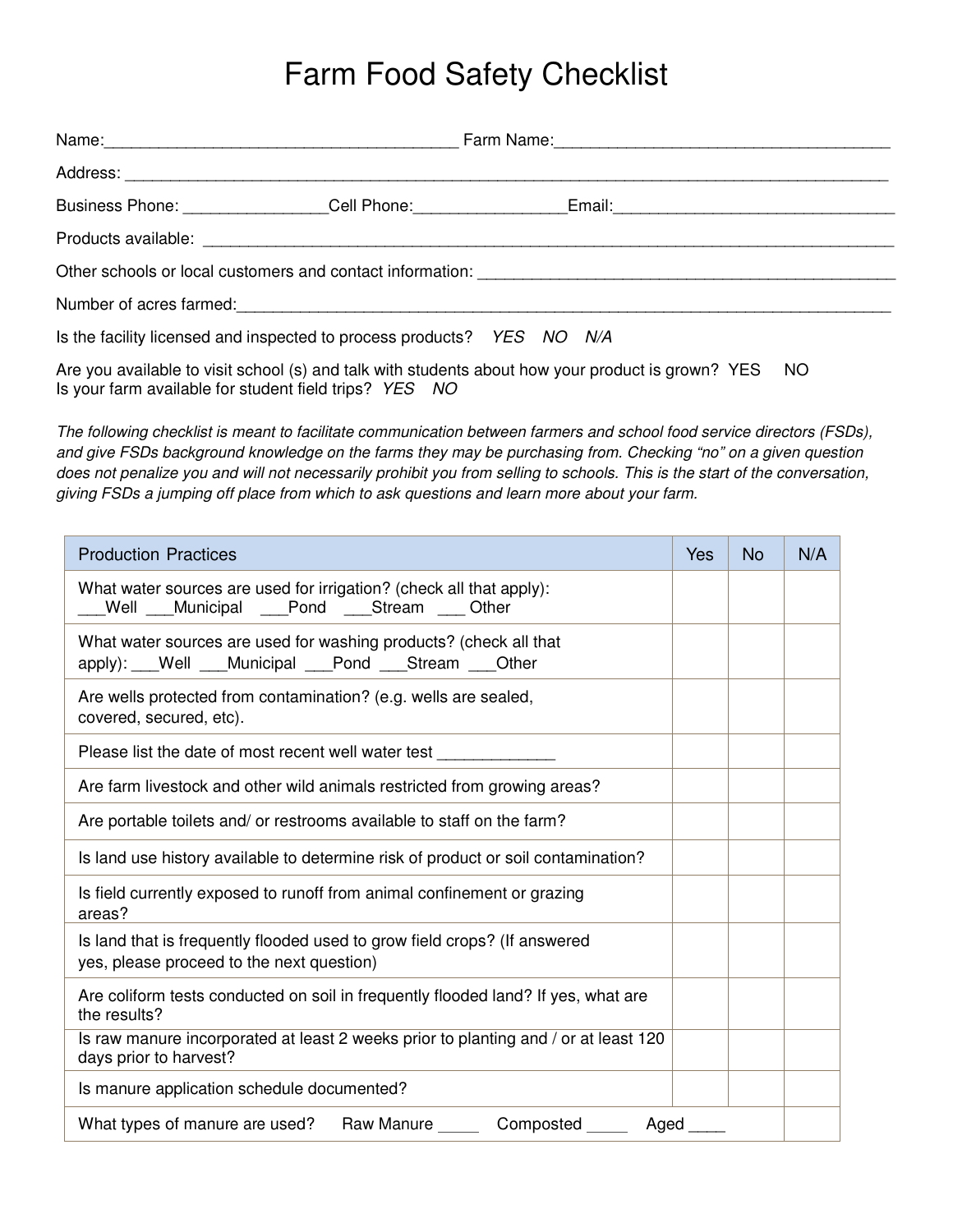## Farm Food Safety Checklist, continued

| <b>Product Handling</b>                                                                                                                                                                                                           |     | <b>No</b> | N/A |
|-----------------------------------------------------------------------------------------------------------------------------------------------------------------------------------------------------------------------------------|-----|-----------|-----|
| Are storage and packaging facilities separated from growing areas?                                                                                                                                                                |     |           |     |
| Is there a risk of contamination with manure after harvest?                                                                                                                                                                       |     |           |     |
| Are harvesting baskets, totes or other containers kept covered and<br>cleaned/ sanitized before (and in between harvest) use and stored in<br>protected from pets, livestock, wild<br>animals and other<br>areas<br>contaminants? |     |           |     |
| Is harvesting equipment/machinery that comes in contact with products<br>kept as clean as possible?                                                                                                                               |     |           |     |
| Is potable water used to wash products?                                                                                                                                                                                           |     |           |     |
| Is product protected as it travels from field to packing facility?                                                                                                                                                                |     |           |     |
| Are new packaging crates, totes, boxes used each time?                                                                                                                                                                            |     |           |     |
| Are packaging materials stored in areas protected from pets, livestock, wild<br>animals or other contaminants?                                                                                                                    |     |           |     |
| Are temperature logs for coolers and refrigerators maintained?                                                                                                                                                                    |     |           |     |
| Transportation                                                                                                                                                                                                                    | Yes | <b>No</b> | N/A |
| Is product carefully loaded and stored to minimize physical<br>damage and risk of contamination?                                                                                                                                  |     |           |     |
| Is transport vehicle well-maintained and clean?                                                                                                                                                                                   |     |           |     |
| Is transport vehicle designated for delivering food products only?<br>If no, is the vehicle properly cleaned prior to loading of food<br>products?                                                                                |     |           |     |
| Are products kept at appropriate temperature during transport? (e.g. cold<br>produce must be held at $<$ 41 $\circ$ Fahrenheit)                                                                                                   |     |           |     |
| <b>Facilities</b>                                                                                                                                                                                                                 | Yes | <b>No</b> | N/A |
| Storage and packing facilities are separated from growing areas by about:<br>Less than 25 ft 25-50 ft 50-100 ft Greater than 100 ft                                                                                               |     |           |     |
| Is storage off of the floor or ground?                                                                                                                                                                                            |     |           |     |
| Are packing areas kept enclosed from overhead contamination?                                                                                                                                                                      |     |           |     |
| Are surfaces that come in contact with food regularly washed, rinsed<br>with potable water and sanitized?                                                                                                                         |     |           |     |
| Are appropriate packaging materials used?                                                                                                                                                                                         |     |           |     |
| Do workers have access to toilets and hand washing stations<br>with proper supplies?                                                                                                                                              |     |           |     |
| Are toilets and hand washing stations regularly serviced?                                                                                                                                                                         |     |           |     |
| Is a pest control program in place?                                                                                                                                                                                               |     |           |     |